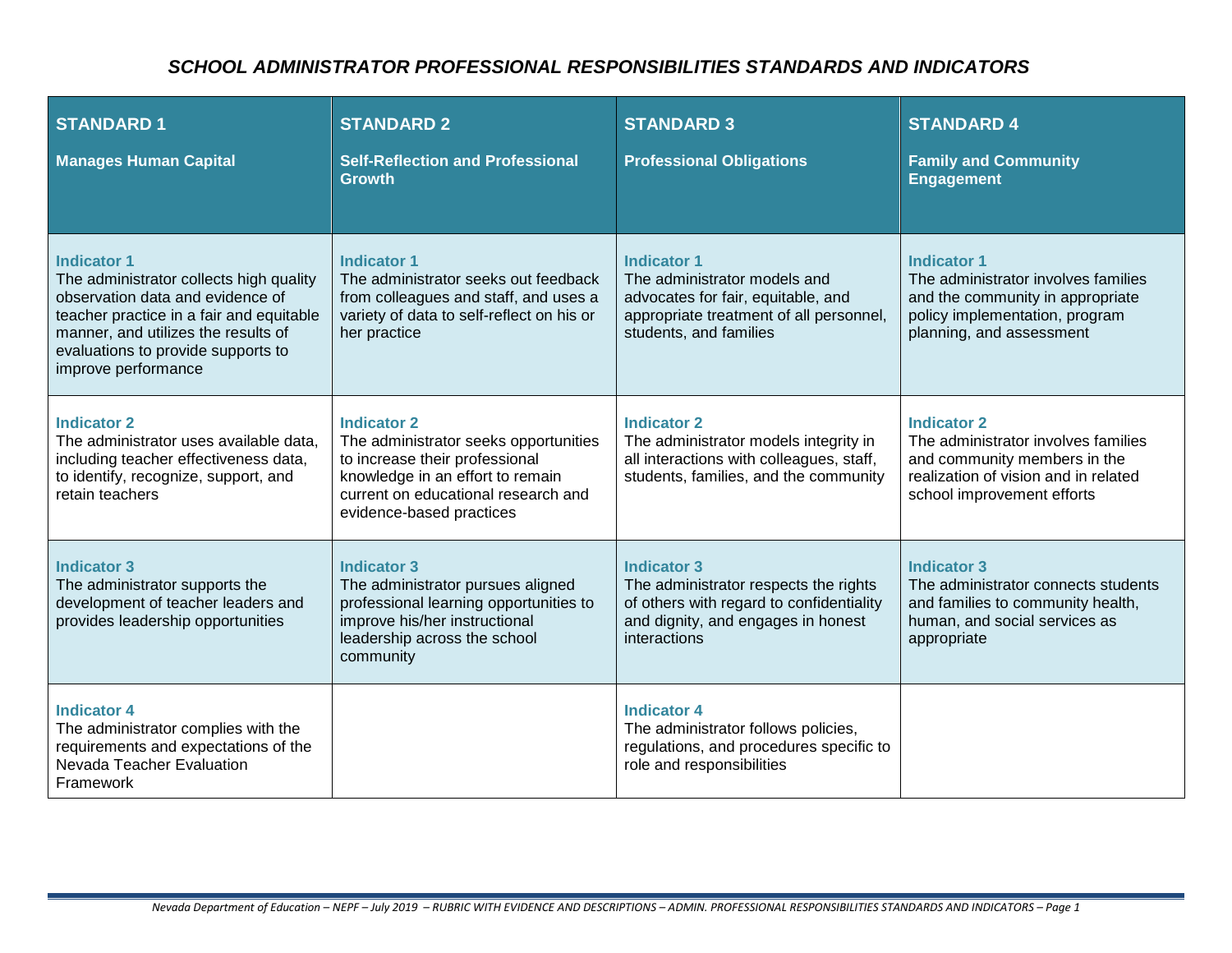#### **STANDARD 1: MANAGES HUMAN CAPITAL** *INDICATORS*

| <b>What Administrators</b><br><b>Need to Demonstrate</b>                                                                                                                                                                                                   | <b>Mandatory Evidence</b><br><b>Sources of Professional</b><br><b>Responsibilities</b>                                 | <b>Optional Evidence Sources of</b><br><b>Professional Responsibilities</b>                                                                                                                                                                                                                      | <b>Description/Notes</b>                                                                                                                                                                                                                                                                                                                                                                             |
|------------------------------------------------------------------------------------------------------------------------------------------------------------------------------------------------------------------------------------------------------------|------------------------------------------------------------------------------------------------------------------------|--------------------------------------------------------------------------------------------------------------------------------------------------------------------------------------------------------------------------------------------------------------------------------------------------|------------------------------------------------------------------------------------------------------------------------------------------------------------------------------------------------------------------------------------------------------------------------------------------------------------------------------------------------------------------------------------------------------|
| <b>Indicator 1</b><br>The administrator collects<br>high quality observation<br>data and evidence of<br>teacher practice in a fair<br>and equitable manner, and<br>utilizes the results of<br>evaluations to provide<br>supports to improve<br>performance | Direct evaluator<br>$\bullet$<br>observation<br>$\bullet$<br>One confirmatory item<br>from optional evidence<br>source | <b>Administrator Notes</b><br>Administrator pre and post conference<br>$\bullet$<br>School performance plan<br><b>Educator Evaluation Summative Reports</b><br>School personnel data<br><b>Teacher interviews</b><br>$\bullet$                                                                   | Conducts frequent classroom observations utilizing<br>the NEPF and maintains accurate records of data<br>on student performance and teacher practices<br>Provides targeted and actionable feedback through<br>focused pre and post observation conferences<br>Utilizes teacher feedback (both formal and<br>informal) to support teacher development in<br>instructional practices                   |
| <b>Indicator 2</b><br>The administrator uses<br>available data, including<br>teacher effectiveness data,<br>to identify, recognize,<br>support, and retain<br>teachers                                                                                     | Direct evaluator<br>observation<br>One confirmatory item<br>$\bullet$<br>from optional evidence<br>source              | <b>Administrator Notes</b><br>$\bullet$<br>Administrator pre and post conference<br>$\bullet$<br>School performance plan<br>$\bullet$<br><b>Educator Evaluation Summative Reports</b><br>School personnel data<br>$\bullet$<br><b>Teacher interviews</b><br>$\bullet$<br>School performance data | Rigorous evaluation process is completed for every<br>$\bullet$<br>teacher<br>Recognizes where teachers are on a continuum of<br>$\bullet$<br>skills and needs and differentiates supports<br>accordingly<br>Tailors teacher observations to the needs of each<br>teacher and to school-wide initiatives<br>Monitors teacher performance to ensure feedback<br>is incorporated into teacher practice |
| <b>Indicator 3</b><br>The administrator supports<br>the development of<br>teacher leaders and<br>provides leadership<br>opportunities                                                                                                                      | Direct evaluator<br>$\bullet$<br>observation<br>One confirmatory item<br>$\bullet$<br>from optional evidence<br>source | <b>Administrator Notes</b><br>$\bullet$<br>Administrator pre and post conference<br>$\bullet$<br>School performance plan<br><b>Educator Evaluation Summative Reports</b><br>School personnel data<br>$\bullet$<br><b>Teacher interviews</b><br>$\bullet$                                         | Creates structures to provide opportunities for<br>$\bullet$<br>teacher leaders to be engaged in significant<br>problem solving, decision-making, and leadership<br>activities in support of school improvement                                                                                                                                                                                      |
| <b>Indicator 4</b><br>The administrator complies<br>with the requirements and<br>expectations of the<br>Nevada Teacher<br><b>Evaluation Framework</b>                                                                                                      | Direct evaluator<br>$\bullet$<br>observation<br>$\bullet$<br>One confirmatory item<br>from optional evidence<br>source | <b>Administrator Notes</b><br>$\bullet$<br>Administrator pre and post conference<br>$\bullet$<br>School performance plan<br>$\bullet$<br><b>Educator Evaluation Summative Report</b><br>$\bullet$<br>School Personnel Data<br>$\epsilon$<br><b>Teacher interviews</b><br>$\bullet$               | Implements and monitors a rigorous, consistent<br>$\bullet$<br>evaluation system aligned to NEPF requirements<br>Ensures final evaluation ratings are evidence<br>$\bullet$<br>driven and incorporate multiple examples of<br>student outcomes and teacher practice<br>Maintains accurate notes, formal records and<br>documentation on interactions with and                                        |

observations of teachers to comply with the NEPF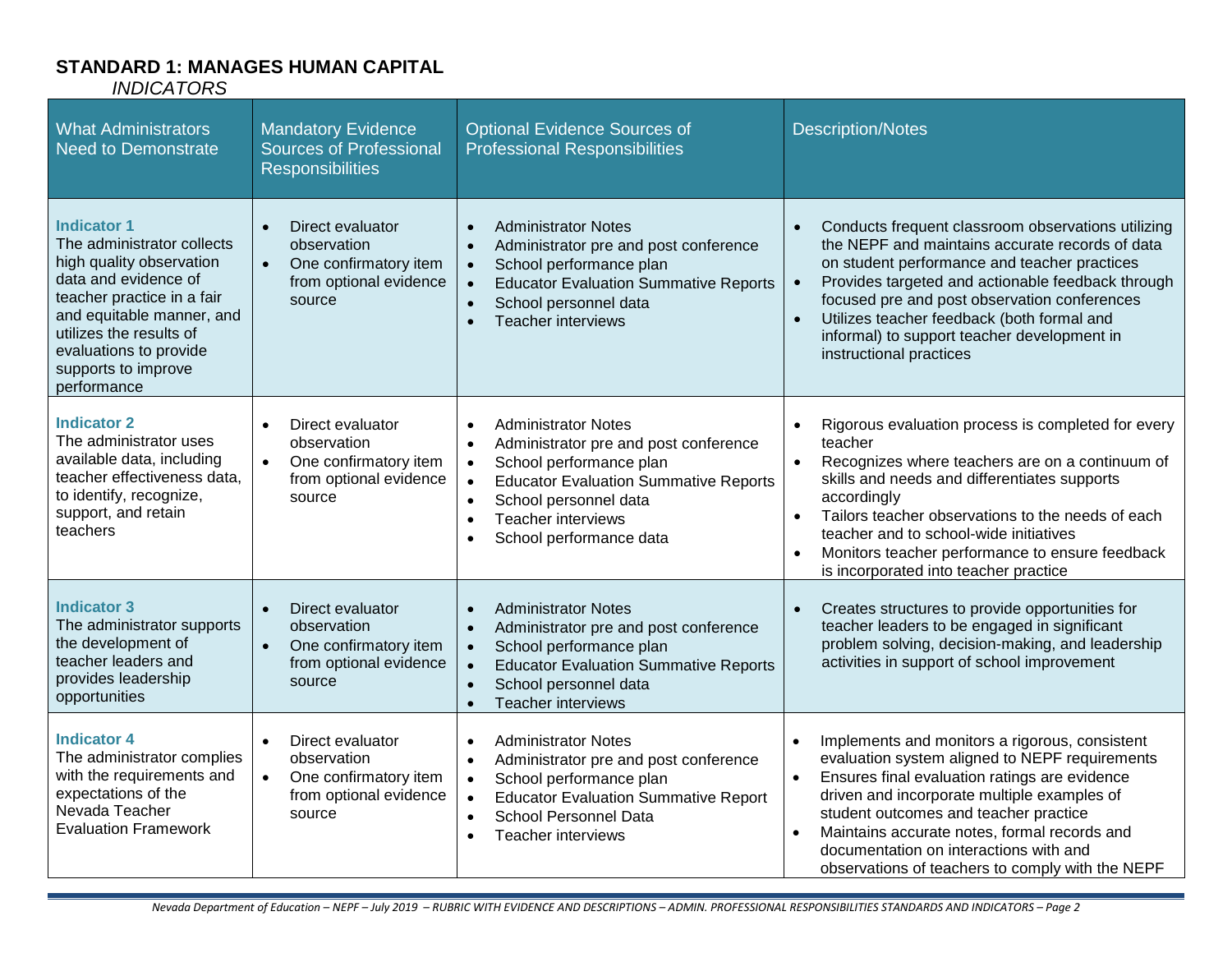# **STANDARD 1: MANAGES HUMAN CAPITAL**

*PERFORMANCE LEVELS*

| <b>INDICATOR 1</b><br>The administrator collects high<br>quality observation data and<br>evidence of teacher practice in a<br>fair and equitable manner, and<br>utilizes the results of evaluations to<br>provide supports to improve<br>performance                                                                                                                                      | <b>INDICATOR 2</b><br>The administrator uses available<br>data, including teacher<br>effectiveness data, to identify,<br>recognize, support, and retain<br>teachers                                                                                                                                               | <b>INDICATOR 3</b><br>The administrator supports the<br>development of teacher leaders and<br>provides leadership opportunities                                                                                                                                             | <b>INDICATOR 4</b><br>The administrator complies with the<br>requirements and expectations of<br>the Nevada Teacher Evaluation<br><b>Framework</b>                                                                                                                                                                                        |
|-------------------------------------------------------------------------------------------------------------------------------------------------------------------------------------------------------------------------------------------------------------------------------------------------------------------------------------------------------------------------------------------|-------------------------------------------------------------------------------------------------------------------------------------------------------------------------------------------------------------------------------------------------------------------------------------------------------------------|-----------------------------------------------------------------------------------------------------------------------------------------------------------------------------------------------------------------------------------------------------------------------------|-------------------------------------------------------------------------------------------------------------------------------------------------------------------------------------------------------------------------------------------------------------------------------------------------------------------------------------------|
| Level 4<br>The administrator consistently and<br>systematically collects high quality<br>observation data and evidence of<br>teacher practice in a fair and equitable<br>manner, and fully uses evaluation<br>results to strategically provide<br>individualized and schoolwide<br>supports to improve performance The<br>administrator models fair and<br>equitable evaluation practices | <b>Level 4</b><br>The administrator leads a team in<br>using available data, including teacher<br>effectiveness data, to successfully<br>identify, recognize, support, and retain<br>teachers The administrator<br>collaborates with all teachers and staff<br>to actively monitor and improve these<br>processes | Level 4<br>The administrator collaborates with<br>instructional staff and the leadership<br>team to provide extensive support for<br>the development of teacher leaders<br>and provides multiple and varied<br>leadership opportunities                                     | <b>Level 4</b><br>The administrator leverages the<br>Nevada Teacher Evaluation<br>Framework for continuous<br>improvement in performance, and<br>coaches or mentors other principals in<br>using the framework with fidelity The<br>administrator communicates the<br>requirements and expectations to all<br>school leadership and staff |
| Level <sub>3</sub><br>The administrator collects high quality<br>observation data and evidence of<br>teacher practice in a fair and equitable<br>manner, and sufficiently utilizes the<br>results of evaluations to provide<br>appropriate supports to improve<br>performance                                                                                                             | <b>Level 3</b><br>The administrator sufficiently uses<br>available data, including teacher<br>effectiveness data, to identify,<br>recognize, support, and retain<br>teachers and monitors these<br>processes appropriately                                                                                        | Level 3<br>The administrator supports or<br>designates others to sufficiently<br>support the development of teacher<br>leaders and provide leadership<br>opportunities; however, this is<br>completed with limited input from the<br>instructional staff or leadership team | Level <sub>3</sub><br>The administrator leverages the<br>Nevada Teacher Evaluation<br>Framework The administrator<br>communicates the requirements and<br>expectations to all school leadership<br>and staff                                                                                                                              |
| <b>Level 2</b><br>The administrator collects observation<br>data and evidence of teacher practice<br>in a fair and equitable manner but<br>minimally utilizes the results of<br>evaluations as evidenced by providing<br>only limited supports to improve<br>performance                                                                                                                  | <b>Level 2</b><br>The administrator minimally uses<br>available data, including teacher<br>effectiveness data, to identify,<br>recognize, support, and retain<br>teachers and minimally monitors these<br>processes                                                                                               | <b>Level 2</b><br>The administrator minimally supports<br>the development of teacher leaders<br>and provides limited or inadequate<br>leadership opportunities                                                                                                              | <b>Level 2</b><br>The administrator complies with the<br>requirements and expectations of the<br>Nevada Teacher Evaluation<br>Framework The administrator makes<br>limited attempts to communicate the<br>requirements and expectations to<br>others                                                                                      |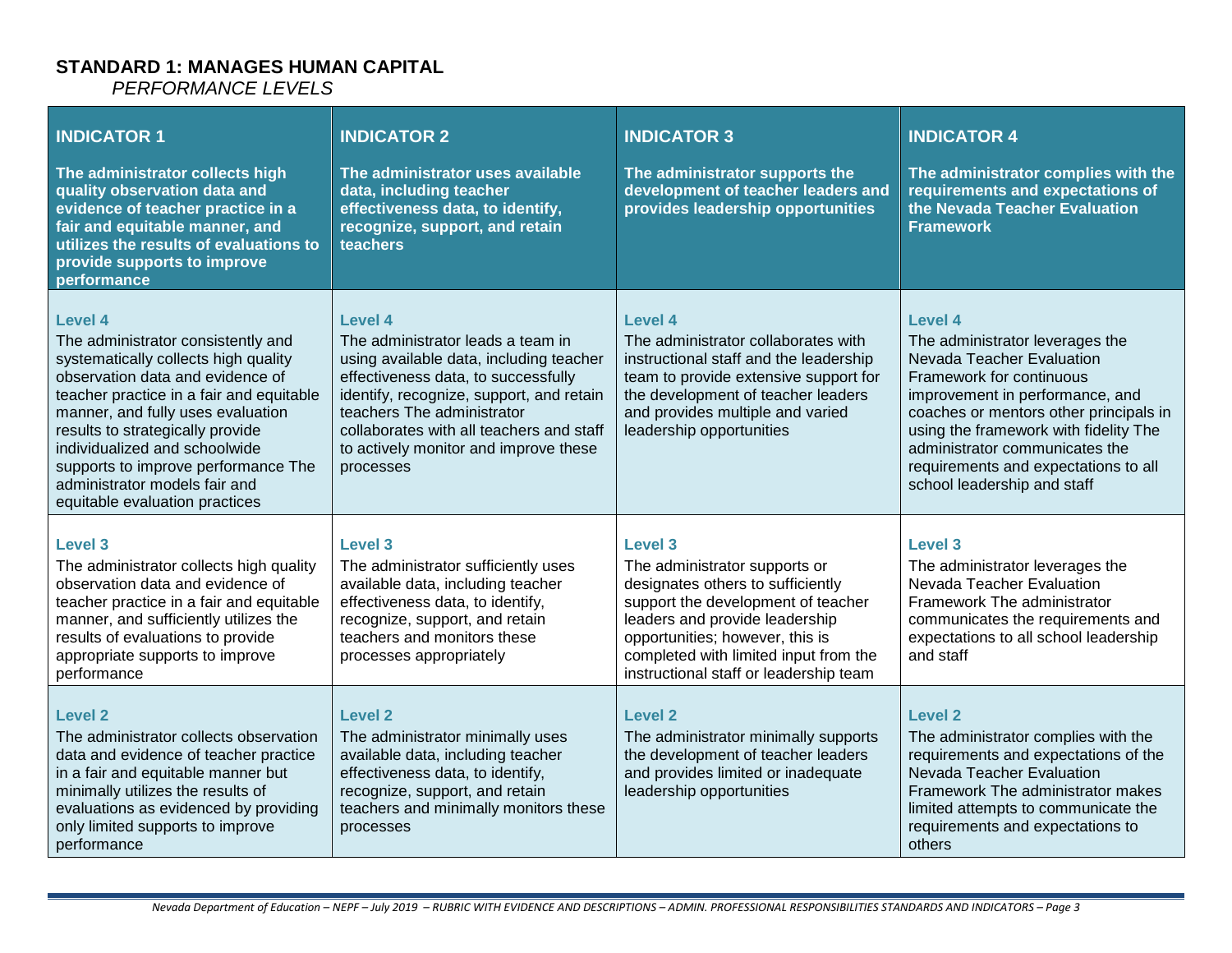| <b>INDICATOR 1</b><br>The administrator collects high<br>quality observation data and<br>evidence of teacher practice in a<br>fair and equitable manner, and<br>utilizes the results of evaluations to<br>provide supports to improve<br>performance                  | <b>INDICATOR 2</b><br>The administrator uses available<br>data, including teacher<br>effectiveness data, to identify,<br>recognize, support, and retain<br>teachers                                                                                | <b>INDICATOR 3</b><br>The administrator supports the<br>development of teacher leaders and<br>provides leadership opportunities                    | <b>INDICATOR 4</b><br>The administrator complies with the<br>requirements and expectations of<br>the Nevada Teacher Evaluation<br><b>Framework</b>                                                                                                                                                                |
|-----------------------------------------------------------------------------------------------------------------------------------------------------------------------------------------------------------------------------------------------------------------------|----------------------------------------------------------------------------------------------------------------------------------------------------------------------------------------------------------------------------------------------------|----------------------------------------------------------------------------------------------------------------------------------------------------|-------------------------------------------------------------------------------------------------------------------------------------------------------------------------------------------------------------------------------------------------------------------------------------------------------------------|
| <b>Level 1</b><br>The administrator does not or rarely<br>collects observation data and<br>evidence of teacher practice in a fair<br>and equitable manner, and does not or<br>rarely uses the results of evaluations<br>to provide supports to improve<br>performance | <b>Level 1</b><br>The administrator does not or rarely<br>uses available data, including teacher<br>effectiveness data, to identify,<br>recognize, support, and retain<br>teachers and/or fails to monitor the<br>effectiveness of these processes | Level 1<br>The administrator does not or rarely<br>supports the development of teacher<br>leaders and does not provide<br>leadership opportunities | <b>Level 1</b><br>The administrator does not or rarely<br>complies with the requirements and<br>expectations of the Nevada Teacher<br><b>Evaluation Framework The</b><br>administrator does not or rarely<br>communicates, or is unsuccessful in<br>communicating, the requirements and<br>expectations to others |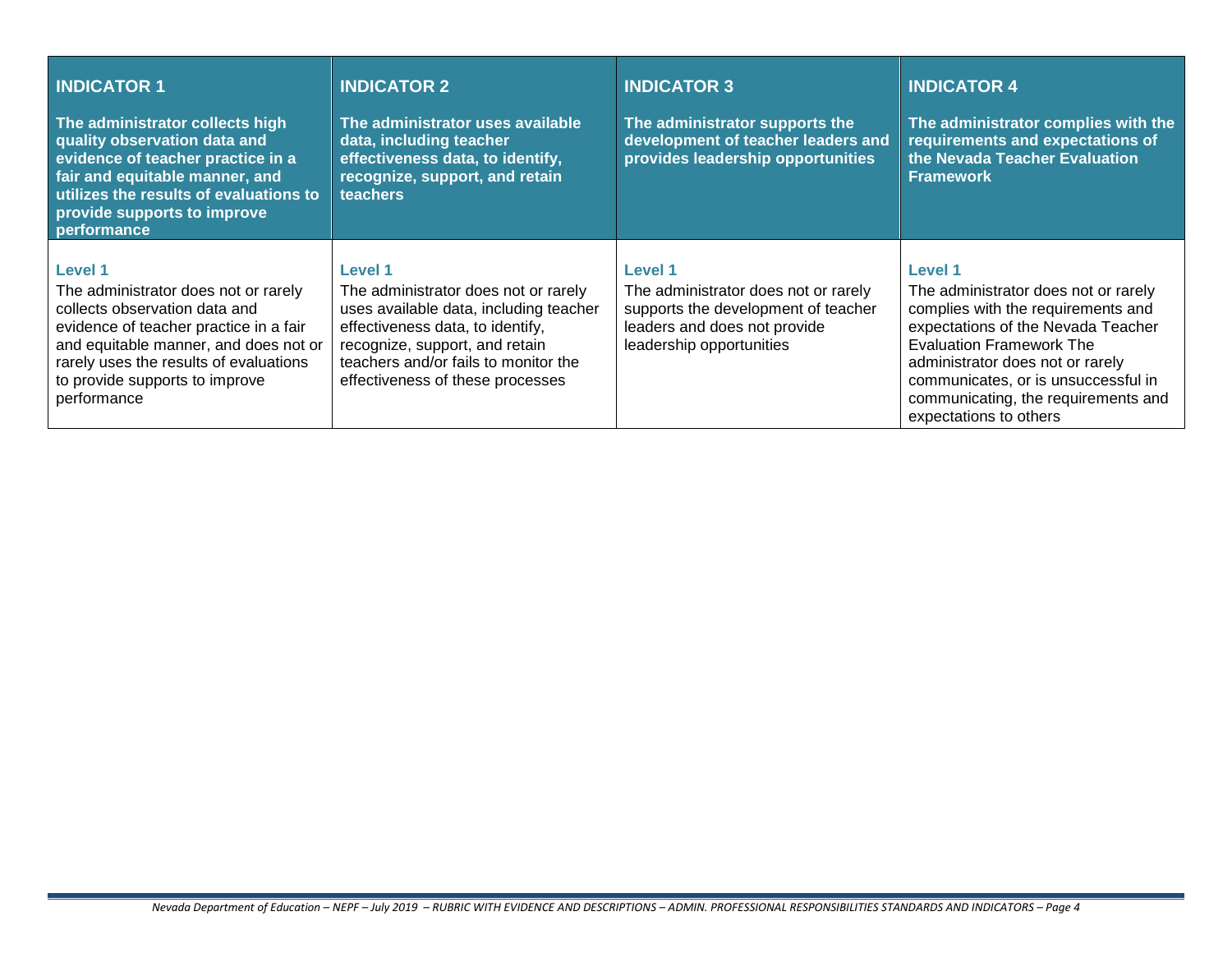## **STANDARD 2: SELF-REFLECTION AND PROFESSIONAL GROWTH**

*INDICATORS*

| What Administrators Need to Demonstrate                                                                                                                                                           | <b>Mandatory Evidence</b><br><b>Sources of Professional</b><br><b>Responsibilities</b>                    | <b>Optional Evidence</b><br><b>Sources of Professional</b><br><b>Responsibilities</b>                                                                                                                                                 | <b>Description/Notes</b>                                                                                                                                                                                                                                                                                                                                                                                                                                          |
|---------------------------------------------------------------------------------------------------------------------------------------------------------------------------------------------------|-----------------------------------------------------------------------------------------------------------|---------------------------------------------------------------------------------------------------------------------------------------------------------------------------------------------------------------------------------------|-------------------------------------------------------------------------------------------------------------------------------------------------------------------------------------------------------------------------------------------------------------------------------------------------------------------------------------------------------------------------------------------------------------------------------------------------------------------|
| <b>Indicator 1</b><br>The administrator seeks out feedback from<br>colleagues and staff, and uses a variety of data<br>to self-reflect on his or her practice                                     | Direct evaluator<br>observation<br>One confirmatory item<br>$\bullet$<br>from optional evidence<br>source | <b>Administrator Notes</b><br>$\bullet$<br>Administrator pre and<br>$\bullet$<br>post conference<br>School performance<br>$\bullet$<br>plan<br><b>Teacher interviews</b><br>$\bullet$                                                 | Uses feedback and data to monitor progress<br>$\bullet$<br>in meeting school improvement and<br>professional growth goals<br>Models and builds the capacity of teachers<br>$\bullet$<br>to constantly seek feedback on their own<br>practice, self-reflect, and adapt their practice<br>Openly shares reflections on leadership<br>$\bullet$<br>practices with colleagues and staff to remain<br>openly committed to growth in leadership<br>skills and practices |
| <b>Indicator 2</b><br>The administrator seeks opportunities to<br>increase their professional knowledge in an<br>effort to remain current on educational research<br>and evidence-based practices | Direct evaluator<br>observation<br>One confirmatory item<br>$\bullet$<br>from optional evidence<br>source | <b>Administrator Notes</b><br>$\bullet$<br>Administrator pre and<br>post conference<br>School performance<br>$\bullet$<br>plan<br>Administrator<br>$\bullet$<br>professional growth<br>plan<br>Teacher interviews                     | Maintains membership in professional<br>$\bullet$<br>organizations to remain current in<br>knowledge of research and best practices<br>Participates in local, regional, state and<br>$\bullet$<br>national conferences, workshops and<br>seminars based on identified professional<br>goals<br>Utilizes knowledge from professional<br>$\bullet$<br>learning experiences to support school<br>improvement initiatives                                             |
| <b>Indicator 3</b><br>The administrator pursues aligned professional<br>learning opportunities to improve his/her<br>instructional leadership across the school<br>community                      | Direct evaluator<br>observation<br>One confirmatory item<br>from optional evidence<br>source              | <b>Administrator Notes</b><br>$\bullet$<br>Administrator pre and<br>$\bullet$<br>post conference<br>School performance<br>$\bullet$<br>plan<br>Administrator<br>$\bullet$<br>professional growth<br>plan<br><b>Teacher interviews</b> | Establishes structures for linking research to<br>$\bullet$<br>school performance planning and the design<br>of action and monitoring steps<br>Actively seeks learning opportunities aligned<br>$\bullet$<br>with school needs                                                                                                                                                                                                                                    |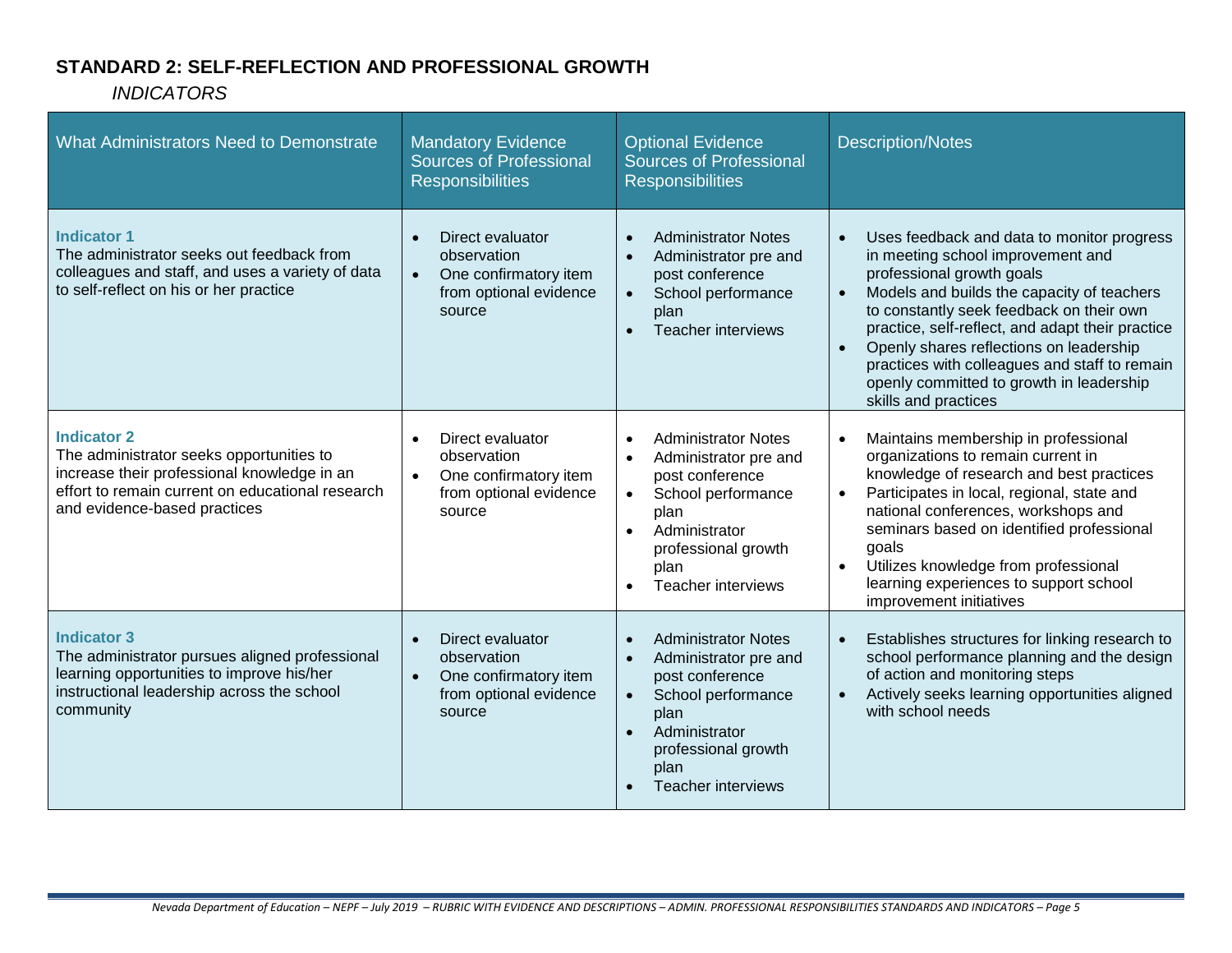#### **STANDARD 2: SELF-REFLECTION AND PROFESSIONAL GROWTH** *PERFORMANCE LEVELS*

| <b>INDICATOR 1</b><br>The administrator seeks out feedback from<br>colleagues and staff, and uses a variety of data<br>to self-reflect on his or her practice                                                                                                                                                                               | <b>INDICATOR 2</b><br>The administrator seeks opportunities to<br>increase their professional knowledge in an<br>effort to remain current on educational research<br>and evidence-based practices                                                                                                                           | <b>INDICATOR 3</b><br>The administrator pursues aligned professional<br>learning opportunities to improve his/her<br>instructional leadership across the school<br>community                                                                                                                                                                                                                                                         |
|---------------------------------------------------------------------------------------------------------------------------------------------------------------------------------------------------------------------------------------------------------------------------------------------------------------------------------------------|-----------------------------------------------------------------------------------------------------------------------------------------------------------------------------------------------------------------------------------------------------------------------------------------------------------------------------|--------------------------------------------------------------------------------------------------------------------------------------------------------------------------------------------------------------------------------------------------------------------------------------------------------------------------------------------------------------------------------------------------------------------------------------|
| Level 4<br>The administrator models high levels of self-<br>reflection, seeks out feedback from multiple<br>sources, and using a variety of data to<br>systematically reflect on and adjust his or her<br>instructional leadership and professional practice<br>behaviors while setting timely and challenging<br>professional growth goals | Level 4<br>The administrator seeks a wide variety of<br>opportunities to increase his or her professional<br>knowledge in an effort to remain current on<br>educational research and evidence-based practices<br>The administrator shares and applies knowledge<br>gained within the school and the district                | <b>Level 4</b><br>The administrator pursues a wide variety of fully<br>aligned professional learning opportunities and<br>applies the information and practices acquired to<br>continuously improve more than three key areas of<br>his/her instructional leadership across the school<br>community The administrator is a model for and<br>encourages staff and teachers in pursuing aligned<br>professional learning opportunities |
| Level 3<br>The administrator seeks out feedback from<br>colleagues and staff, and uses a variety of data to<br>self-reflect, adjust his or her instructional leadership<br>and professional practice behaviors and set<br>appropriate professional growth goals                                                                             | Level 3<br>The administrator seeks appropriate opportunities to<br>increase his or her professional knowledge in an<br>effort to remain current on educational research and<br>evidence-based practices The administrator shares<br>and applies knowledge gained within the school                                          | Level 3<br>The administrator pursues aligned professional<br>learning opportunities and applies the information<br>and practices acquired to improve up to three key<br>areas of his or her instructional leadership                                                                                                                                                                                                                 |
| Level 2<br>The administrator seeks out feedback from a limited<br>set of colleagues and staff, and uses a narrow<br>collection of data to minimally self-reflect, adjust his<br>or her instructional leadership and professional<br>practice behaviors and set professional growth<br>goals                                                 | Level 2<br>The administrator seeks limited opportunities to<br>increase his or her professional knowledge in an<br>effort to remain current on educational research and<br>evidence-based practices The administrator makes<br>a limited attempt to share and/or apply knowledge<br>gained within the school                | Level 2<br>The administrator pursues limited or poorly aligned<br>professional learning opportunities or minimally<br>applies the information and practices acquired to<br>improve his or her instructional leadership across<br>the school community                                                                                                                                                                                |
| <b>Level 1</b><br>The administrator does not or rarely seeks out<br>feedback from colleagues and staff and/or does not<br>or rarely uses additional data to self-reflect on his or<br>her instructional leadership and professional<br>practice behaviors                                                                                   | Level 1<br>The administrator does not or rarely seeks out<br>opportunities to increase his or her professional<br>knowledge in an effort to remain current on<br>educational research and evidence-based practices<br>The administrator rarely makes an attempt to share<br>and/or apply knowledge gained within the school | Level 1<br>The administrator does not or rarely pursues aligned<br>professional learning opportunities or inadequately<br>applies the information and practices acquired to<br>improve his or her instructional leadership across<br>the school community                                                                                                                                                                            |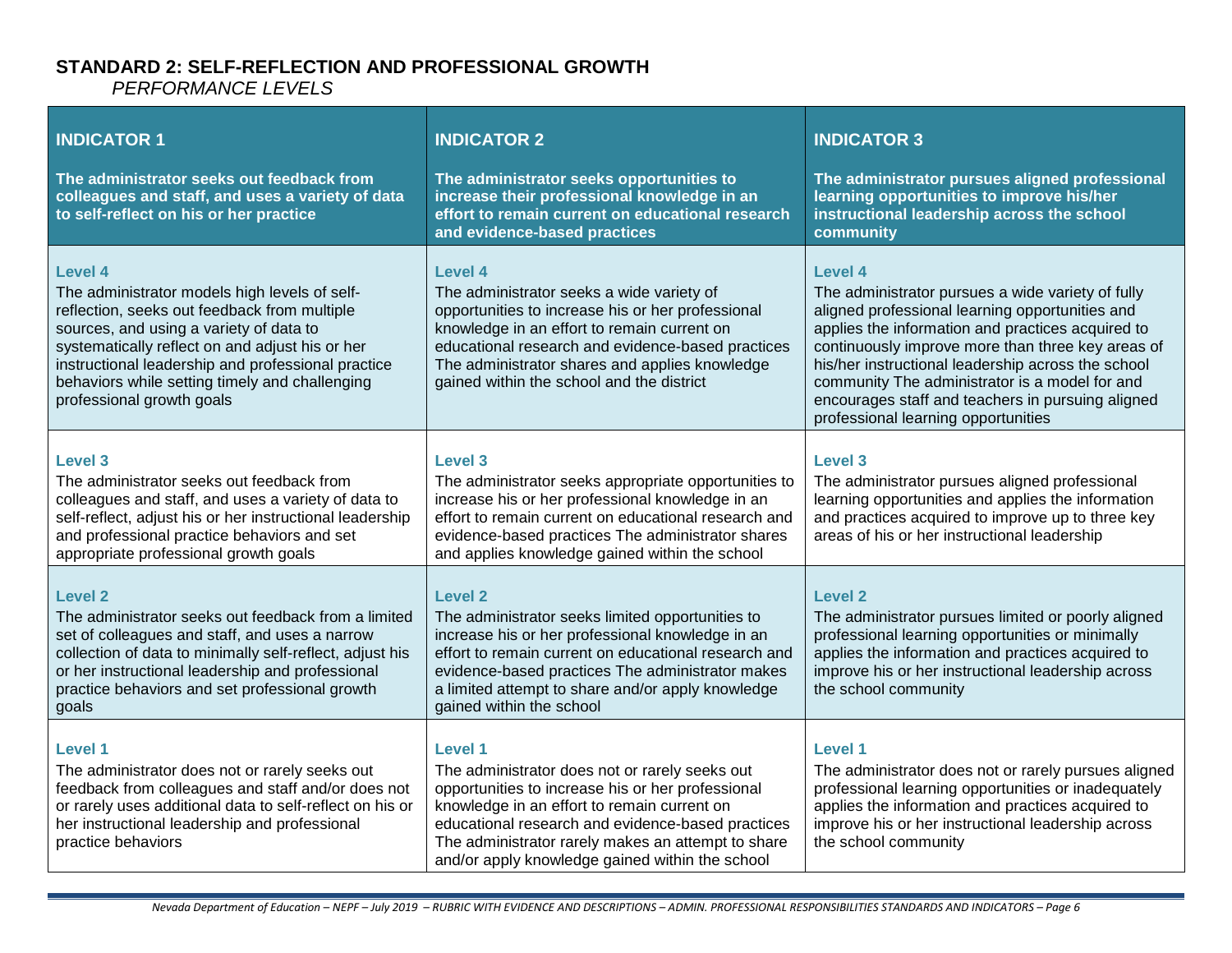## **STANDARD 3: PROFESSIONAL OBLIGATIONS**

#### *INDICATORS*

| <b>What Administrators Need to</b><br><b>Demonstrate</b>                                                                                                      | <b>Mandatory Evidence</b><br><b>Sources of Professional</b><br><b>Responsibilities</b>                                 | <b>Optional Evidence</b><br><b>Sources of Professional</b><br><b>Responsibilities</b>                                                                                                                                     | <b>Description/Notes</b>                                                                                                                                                                                                                                                                                                                                                                                                                         |
|---------------------------------------------------------------------------------------------------------------------------------------------------------------|------------------------------------------------------------------------------------------------------------------------|---------------------------------------------------------------------------------------------------------------------------------------------------------------------------------------------------------------------------|--------------------------------------------------------------------------------------------------------------------------------------------------------------------------------------------------------------------------------------------------------------------------------------------------------------------------------------------------------------------------------------------------------------------------------------------------|
| <b>Indicator 1</b><br>The administrator models and advocates<br>for fair, equitable, and appropriate<br>treatment of all personnel, students, and<br>families | Direct evaluator<br>$\bullet$<br>observation<br>One confirmatory item<br>$\bullet$<br>from optional evidence<br>source | <b>Administrator Notes</b><br>$\bullet$<br>Administrator pre and<br>$\bullet$<br>post conference<br>School performance plan<br>$\bullet$<br>School personnel files<br>$\bullet$<br><b>Teacher interviews</b><br>$\bullet$ | Exemplifies fairness in all interactions with<br>$\bullet$<br>personnel, students, and families ensuring<br>equitable outcomes despite constituents'<br>differences                                                                                                                                                                                                                                                                              |
| <b>Indicator 2</b><br>The administrator models integrity in all<br>interactions with colleagues, staff,<br>students, family, and the community                | Direct evaluator<br>$\bullet$<br>observation<br>One confirmatory item<br>$\bullet$<br>from optional evidence<br>source | <b>Administrator Notes</b><br>$\bullet$<br>Administrator pre and<br>$\bullet$<br>post conference<br>School performance plan<br>$\bullet$<br>School personnel files<br>$\bullet$<br><b>Teacher interviews</b><br>$\bullet$ | Maintains a sense of precedence in making<br>$\bullet$<br>decisions to ensure integrity and consistency<br>over time<br>Seeks and evaluates diverse input to ensure<br>fairness and responsiveness in decisions and<br>directions                                                                                                                                                                                                                |
| <b>Indicator 3</b><br>The administrator respects the rights of<br>others with regard to confidentiality and<br>dignity, and engages in honest interactions    | Direct evaluator<br>$\bullet$<br>observation<br>One confirmatory item<br>from optional evidence<br>source              | <b>Administrator Notes</b><br>$\bullet$<br>Administrator pre and<br>$\bullet$<br>post conference<br>School performance plan<br>$\bullet$<br>School personnel files<br>$\bullet$<br><b>Teacher interviews</b><br>$\bullet$ | Maintains a professional "voice" in the context<br>of all written and verbal communication in both<br>formal and informal situations                                                                                                                                                                                                                                                                                                             |
| <b>Indicator 4</b><br>The administrator follows policies,<br>regulations, and procedures specific to role<br>and responsibilities                             | Direct evaluator<br>$\bullet$<br>observation<br>One confirmatory item<br>$\bullet$<br>from optional evidence<br>source | <b>Administrator Notes</b><br>$\bullet$<br>Administrator pre and<br>$\bullet$<br>post conference<br>School performance plan<br>$\bullet$<br>School personnel files<br>$\bullet$<br>Teacher interviews<br>$\bullet$        | Possesses thorough knowledge of and<br>complies with federal, state, district and school<br>regulations and policies<br>Establishes monitoring systems for<br>$\bullet$<br>administrators and staff to know and<br>acknowledge compliance with regulations and<br>policies<br>Holds employees accountable for compliance<br>$\bullet$<br>with expectations and takes action based on<br>employee violation of or digression from<br>expectations |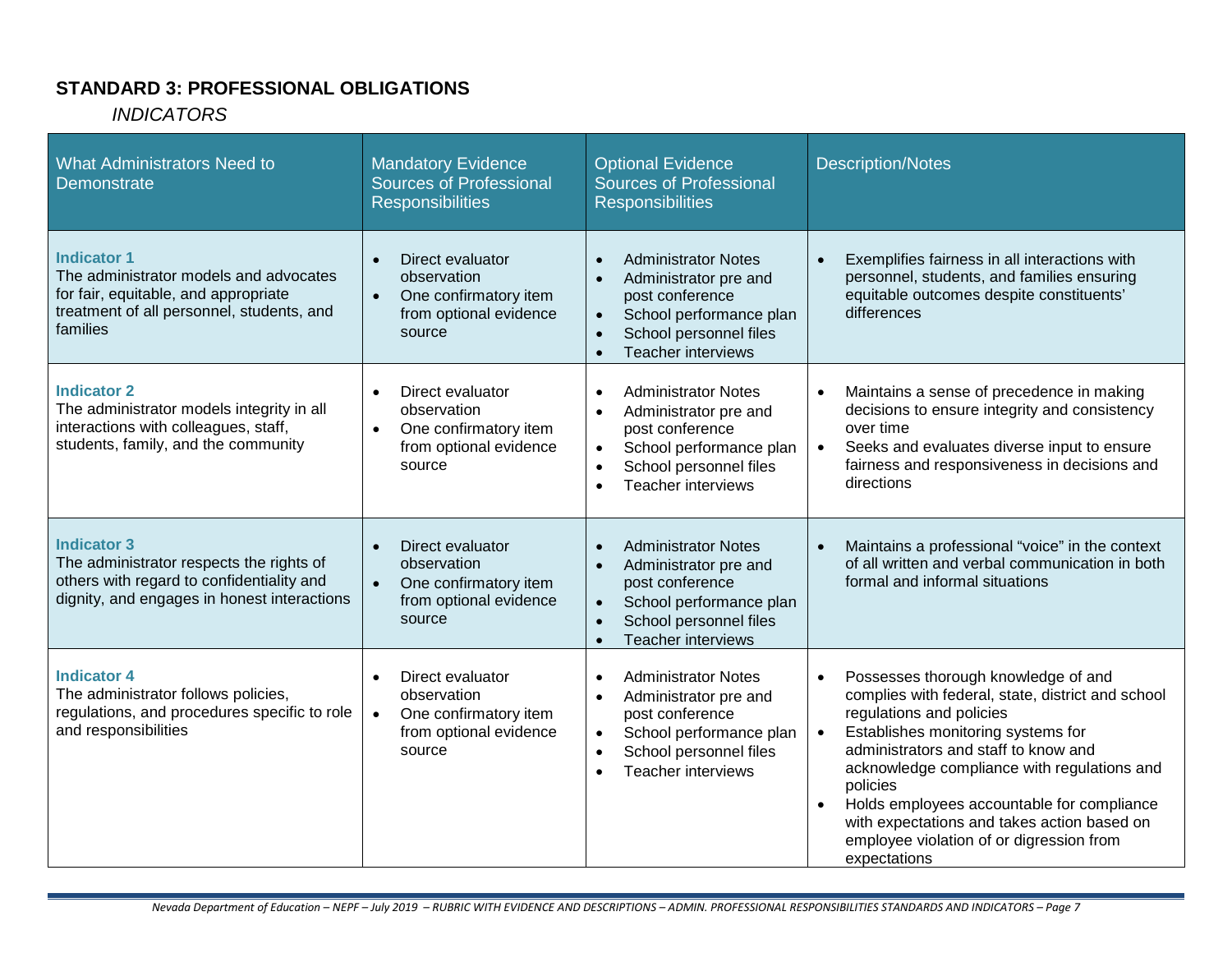## **STANDARD 3: PROFESSIONAL OBLIGATIONS**

*PERFORMANCE LEVELS*

| <b>INDICATOR 1</b><br>The administrator models and<br>advocates for fair, equitable, and<br>appropriate treatment of all<br>personnel, students, and families                                                                                                                                                                                                                                     | <b>INDICATOR 2</b><br>The administrator models integrity<br>in all interactions with colleagues,<br>staff, students, families, and the<br>community                                                                                                                                                                                                      | <b>INDICATOR 3</b><br>The administrator respects the rights<br>of others with regard to<br>confidentiality and dignity, and<br>engages in honest interactions                                                                                                                                                                                                                                     | <b>INDICATOR 4</b><br>The administrator follows policies,<br>regulations, and procedures<br>specific to role and responsibilities                                                                                                                                                                                                                        |
|---------------------------------------------------------------------------------------------------------------------------------------------------------------------------------------------------------------------------------------------------------------------------------------------------------------------------------------------------------------------------------------------------|----------------------------------------------------------------------------------------------------------------------------------------------------------------------------------------------------------------------------------------------------------------------------------------------------------------------------------------------------------|---------------------------------------------------------------------------------------------------------------------------------------------------------------------------------------------------------------------------------------------------------------------------------------------------------------------------------------------------------------------------------------------------|----------------------------------------------------------------------------------------------------------------------------------------------------------------------------------------------------------------------------------------------------------------------------------------------------------------------------------------------------------|
| <b>Level 4</b><br>The administrator models, advocates,<br>trains, and supports other leaders,<br>staff, and community members in<br>providing fair, equitable, and<br>appropriate treatment of all personnel,<br>students, and families The<br>administrator takes immediate actions<br>that fully address and resolve issues of<br>unfair, inequitable, and inappropriate<br>treatment of others | <b>Level 4</b><br>The administrator demonstrates and<br>models the highest level of integrity<br>(eg ethical standards of the<br>profession) in all interactions with<br>students, families, colleagues, and<br>the community The administrator<br>takes an active role in ensuring that<br>students and staff treat others with<br>integrity            | Level 4<br>The administrator fully respects the<br>rights of all others with regard to<br>confidentiality and dignity, consistently<br>engages in honest interactions, and<br>requires all members of the school<br>community to do the same The<br>administrator monitors the school<br>instructional environment to ensure that<br>staff maintain a culture of respect,<br>dignity, and honesty | Level 4<br>The administrator consistently and<br>fully follows policies, regulations, and<br>procedures specific to role and<br>responsibilities, and encourages and<br>supports school staff in doing the<br>same The administrator monitors the<br>school instructional environment to<br>ensure staff follow policies,<br>regulations, and procedures |
| Level 3<br>The administrator sufficiently models<br>and advocates for fair, equitable, and<br>appropriate treatment of all personnel,<br>students, and families The<br>administrator takes appropriate and<br>sufficient actions that address issues<br>of unfair, inequitable, and<br>inappropriate treatment of others                                                                          | <b>Level 3</b><br>The administrator models a high level<br>of integrity (eg ethical standards of<br>the profession) in all interactions with<br>colleagues, staff, students, families,<br>and the community, and encourages<br>and supports (through<br>communications and professional<br>development activities) all school<br>staff in doing the same | <b>Level 3</b><br>The administrator fully respects the<br>rights of others with regard to<br>confidentiality and dignity, engages in<br>honest interactions, and encourages all<br>members of the school community to<br>do the same                                                                                                                                                              | Level 3<br>The administrator sufficiently follows<br>all policies, regulations, and<br>procedures specific to his or her role<br>and responsibilities The administrator<br>monitors the school instructional<br>environment to ensure most staff<br>follow policies, regulations, and<br>procedures                                                      |
| <b>Level 2</b><br>The administrator inconsistently<br>models and/or advocates for fair,<br>equitable, and appropriate treatment of<br>all personnel, students, and/or families<br>The administrator hesitates in taking<br>action or takes insufficient actions that<br>only partially address issues of unfair,<br>inequitable, and inappropriate<br>treatment of others                         | <b>Level 2</b><br>The administrator models a minimal<br>level of integrity (eg ethical standards<br>of the profession) in interactions with<br>colleagues, staff, students, families,<br>and the community                                                                                                                                               | <b>Level 2</b><br>The administrator inconsistently<br>respects the rights of others with regard<br>to confidentiality and dignity, and/or<br>inconsistently engages in honest<br>interactions                                                                                                                                                                                                     | Level 2<br>The administrator follows most<br>policies, regulations, and procedures<br>specific to his or her role and<br>responsibilities The administrator<br>somewhat monitors the school<br>instructional environment to ensure<br>staff follow policies, regulations, and<br>procedures                                                              |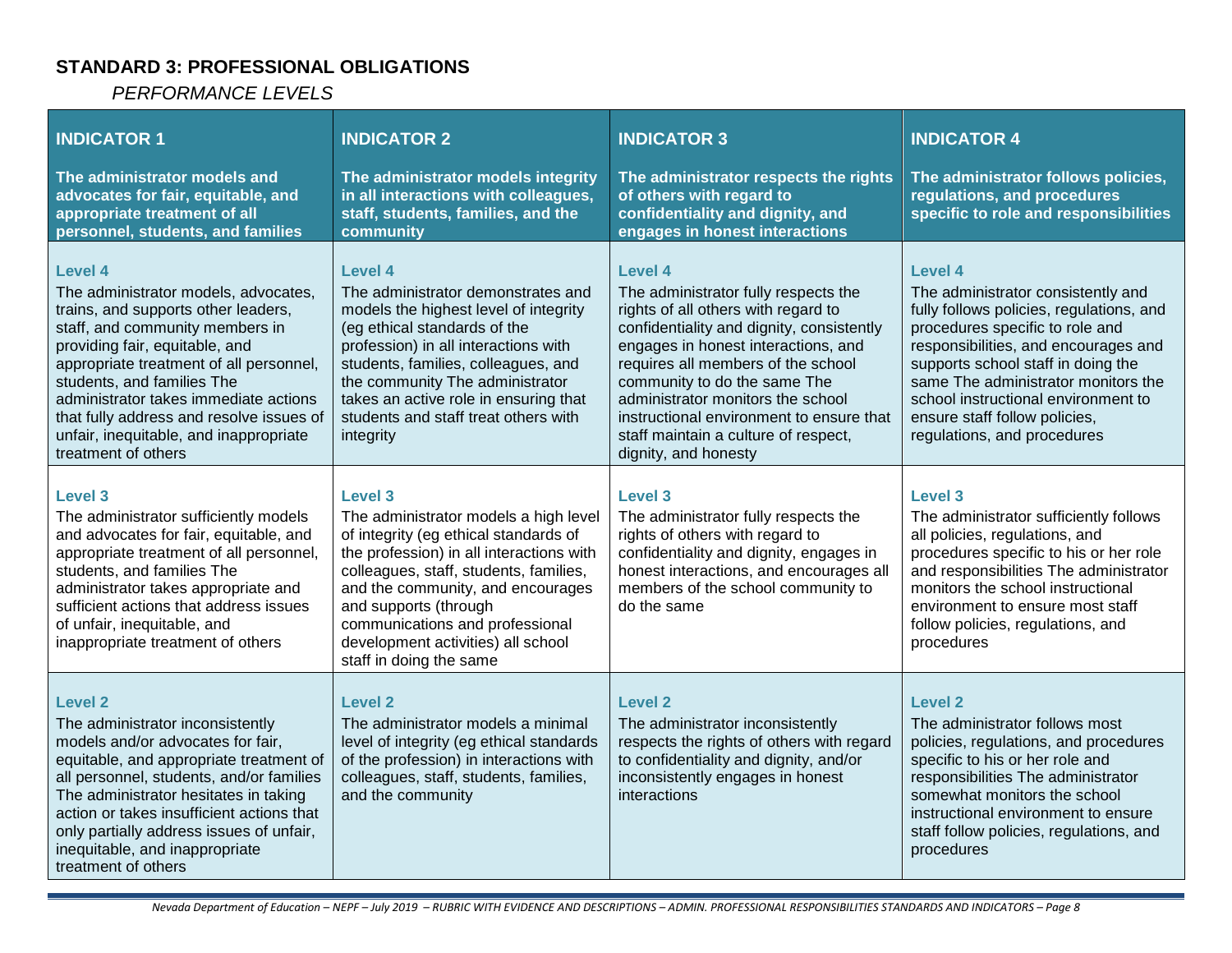| <b>INDICATOR 1</b>                                                                                                                                                                                                                                                                                                                                                  | <b>INDICATOR 2</b>                                                                                                                                                                      | <b>INDICATOR 3</b>                                                                                                                                                                         | <b>INDICATOR 4</b>                                                                                                                                                                                                                                                                                                |
|---------------------------------------------------------------------------------------------------------------------------------------------------------------------------------------------------------------------------------------------------------------------------------------------------------------------------------------------------------------------|-----------------------------------------------------------------------------------------------------------------------------------------------------------------------------------------|--------------------------------------------------------------------------------------------------------------------------------------------------------------------------------------------|-------------------------------------------------------------------------------------------------------------------------------------------------------------------------------------------------------------------------------------------------------------------------------------------------------------------|
| The administrator models and<br>advocates for fair, equitable, and<br>appropriate treatment of all<br>personnel, students, and families                                                                                                                                                                                                                             | The administrator models integrity<br>in all interactions with colleagues,<br>staff, students, families, and the<br>community                                                           | The administrator respects the rights<br>of others with regard to<br>confidentiality and dignity, and<br>engages in honest interactions                                                    | The administrator follows policies,<br>regulations, and procedures<br>specific to role and responsibilities                                                                                                                                                                                                       |
| <b>Level 1</b><br>The administrator does not or rarely<br>models or advocates for fair, equitable,<br>and appropriate treatment of all<br>personnel, students, and families The<br>administrator does nor or rarely takes<br>action or takes ineffective actions that<br>fail to address issues of unfair,<br>inequitable, and inappropriate<br>treatment of others | Level 1<br>The administrator models little<br>integrity (eg ethical standards of the<br>profession) in interactions with<br>colleagues, staff, students, families,<br>and the community | <b>Level 1</b><br>The administrator does not or rarely<br>respects the rights of others with regard<br>to confidentiality and/or dignity, and/or<br>does not engage in honest interactions | <b>Level 1</b><br>The administrator follows few or no<br>policies, regulations, and procedures<br>specific to his or her role and<br>responsibilities The administrator<br>does not or rarely monitors the school<br>instructional environment to ensure<br>staff follow policies, regulations, and<br>procedures |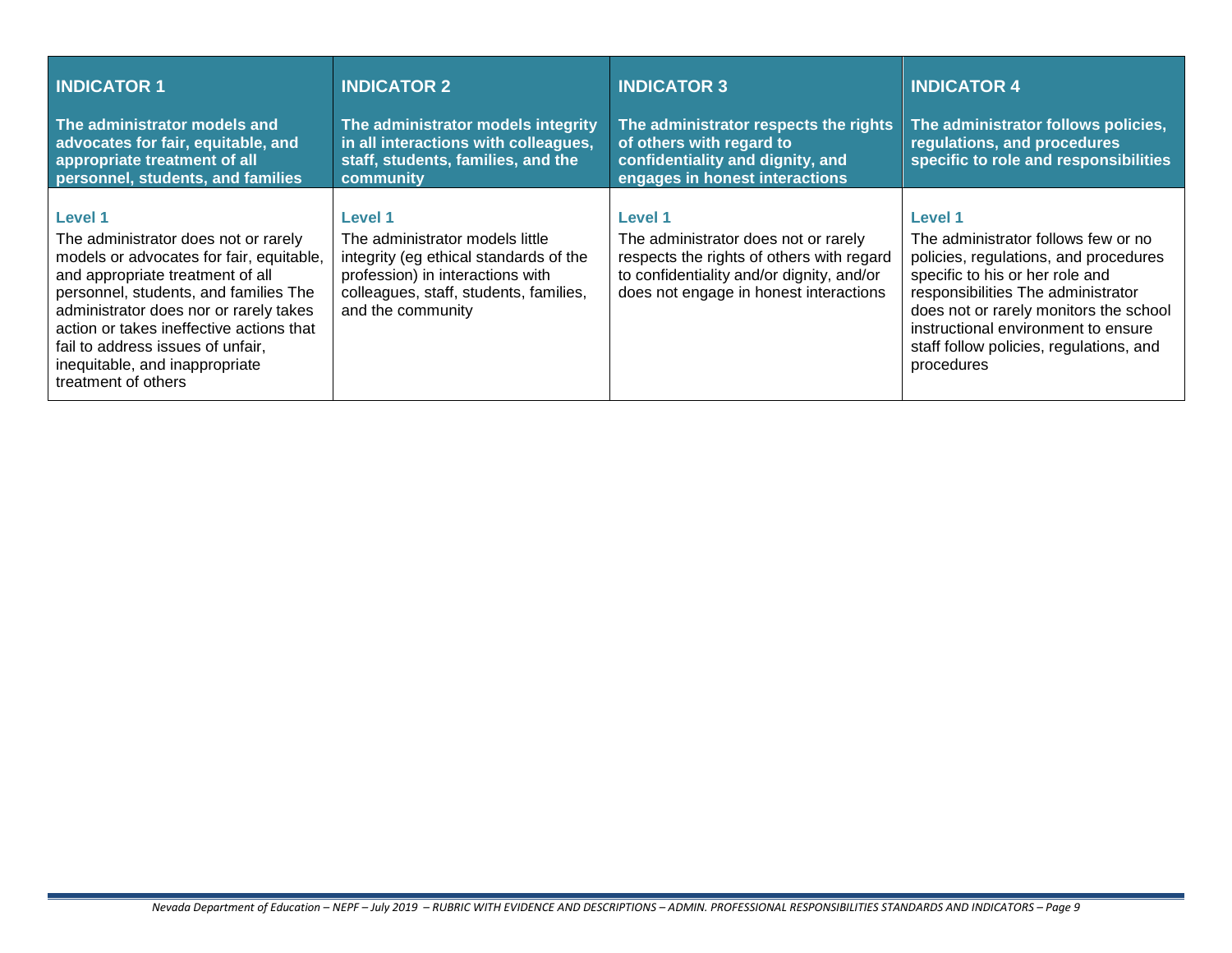#### **STANDARD 4: FAMILY AND COMMUNITY ENGAGEMENT** *INDICATORS*

| <b>What Administrators Need to</b><br>Demonstrate                                                                                                               | <b>Mandatory Evidence</b><br>Sources of<br><b>Instructional Practice</b>                                               | <b>Optional Evidence Sources</b><br>of Instructional Practice                                                                                                                                                                                                                                         | <b>Description/Notes</b>                                                                                                                                                                                                                                                                                                                                                                         |
|-----------------------------------------------------------------------------------------------------------------------------------------------------------------|------------------------------------------------------------------------------------------------------------------------|-------------------------------------------------------------------------------------------------------------------------------------------------------------------------------------------------------------------------------------------------------------------------------------------------------|--------------------------------------------------------------------------------------------------------------------------------------------------------------------------------------------------------------------------------------------------------------------------------------------------------------------------------------------------------------------------------------------------|
| <b>Indicator 1</b><br>The administrator involves families and<br>the community in appropriate policy<br>implementation, program planning, and<br>assessment     | Direct evaluator<br>$\bullet$<br>observation<br>One confirmatory<br>$\bullet$<br>item from optional<br>evidence source | <b>Administrator Notes</b><br>$\bullet$<br>Administrator pre and<br>$\bullet$<br>post conference<br>School performance plan<br>$\bullet$<br><b>Teacher interviews</b><br>$\bullet$<br>Family/Community<br>$\bullet$<br>feedback<br><b>Family and Community</b><br>$\bullet$<br><b>Engagement Plan</b> | Creates well-defined structures and avenues to provide<br>$\bullet$<br>family and community members access to participate in<br>policy development, planning and assessment of<br>progress<br>Maintains documentation of calendars, events, and<br>$\bullet$<br>agendas to identify the degree of participation of family<br>and community members' involvement in school<br>improvement efforts |
| <b>Indicator 2</b><br>The administrator involves families and<br>community members in the realization<br>of vision and in related school<br>improvement efforts | Direct evaluator<br>observation<br>One confirmatory<br>$\bullet$<br>item from optional<br>evidence source              | <b>Administrator Notes</b><br>$\bullet$<br>Administrator pre and<br>$\bullet$<br>post conference<br>School performance plan<br>$\bullet$<br><b>Teacher interviews</b><br>$\bullet$<br>Family/Community<br>$\bullet$<br>feedback<br><b>Family and Community</b><br><b>Engagement Plan</b>              | Defines and communicates the school vision and school<br>performance plan with frequent opportunities to review<br>progress and make mid-course corrections based on<br>family and community members' feedback                                                                                                                                                                                   |
| <b>Indicator 3</b><br>The administrator connects students<br>and families to community health,<br>human, and social services as<br>appropriate                  | Direct evaluator<br>observation<br>One confirmatory<br>$\bullet$<br>item from optional<br>evidence source              | <b>Administrator Notes</b><br>$\bullet$<br>Administrator pre and<br>$\bullet$<br>post conference<br>School performance plan<br>$\bullet$<br><b>Teacher interviews</b><br>$\bullet$<br>Family/Community<br>$\bullet$<br>feedback<br><b>Family and Community</b><br>$\bullet$<br><b>Engagement Plan</b> | Reviews personnel responsibilities to ensure student<br>and family support through referrals and references to<br>needed community and agency resources                                                                                                                                                                                                                                          |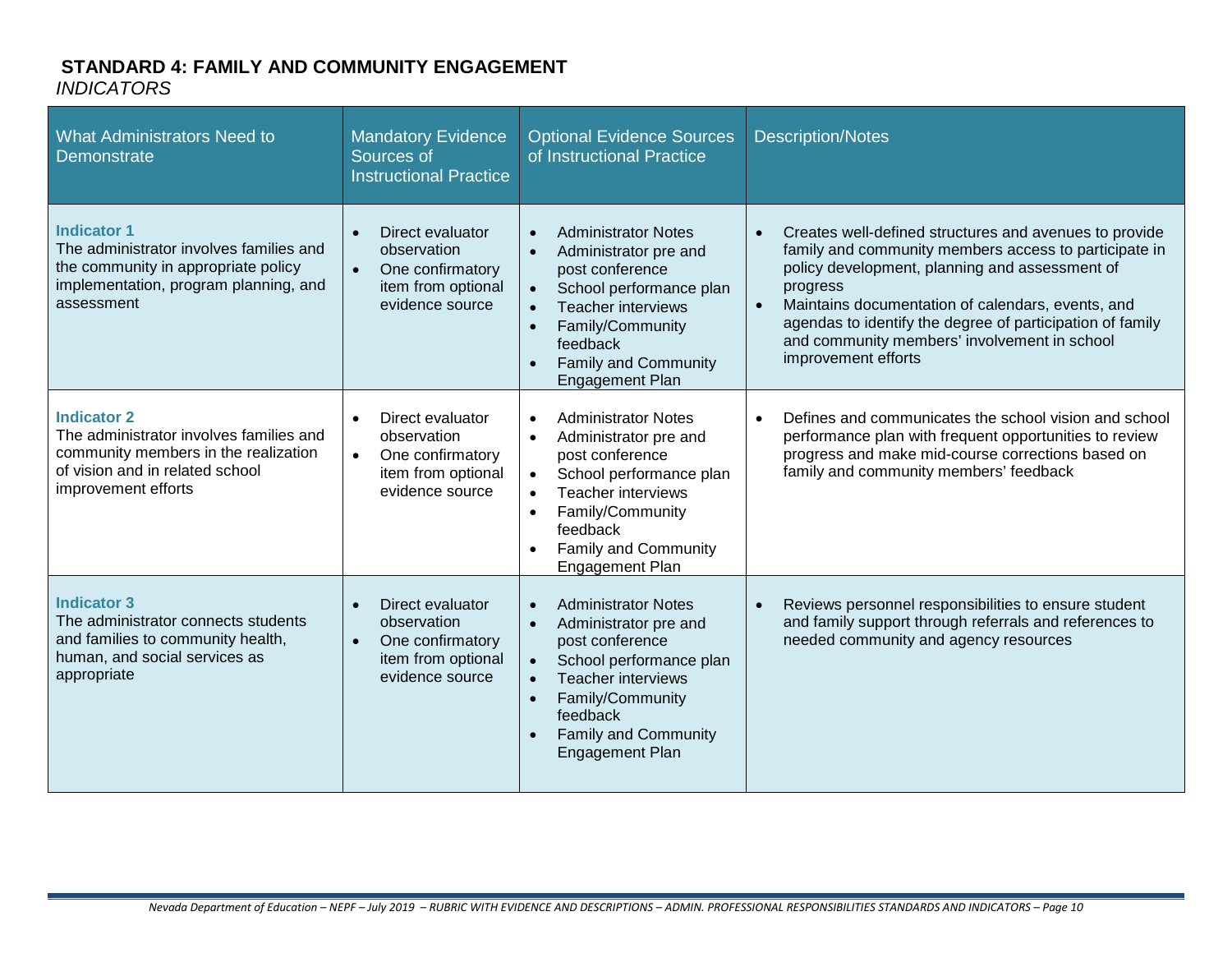## **STANDARD 4: FAMILY AND COMMUNITY ENGAGEMENT**

*PERFORMANCE LEVELS*

| <b>INDICATOR 1</b><br>The administrator involves families and the<br>community in appropriate policy<br>implementation, program planning, and<br>assessment                                                                                                                                      | <b>INDICATOR 2</b><br>The administrator involves families and<br>community members in the realization of vision<br>and in related school improvement efforts                                                                             | <b>INDICATOR 3</b><br>The administrator connects students and<br>families to community, health, human and social<br>services as appropriate                                                                                                                                 |
|--------------------------------------------------------------------------------------------------------------------------------------------------------------------------------------------------------------------------------------------------------------------------------------------------|------------------------------------------------------------------------------------------------------------------------------------------------------------------------------------------------------------------------------------------|-----------------------------------------------------------------------------------------------------------------------------------------------------------------------------------------------------------------------------------------------------------------------------|
| <b>Level 4</b><br>The administrator frequently involves families and<br>the community in appropriate policy implementation,<br>program planning, and assessment by offering<br>forums for discussion and providing a wide range of<br>opportunities for participation in the school<br>community | Level 4<br>The administrator consistently pursues a shared<br>sense of commitment by continuously involving<br>families and community members in the realization<br>of vision and in related school improvement efforts                  | Level 4<br>The administrator systematically connects students<br>and families to a wide variety of community, health,<br>human and social services as appropriate, and<br>encourages other staff and teachers to take a<br>leadership role in providing similar connections |
| <b>Level 3</b><br>The administrator sufficiently involves families and<br>the community in appropriate policy implementation,<br>program planning, and assessment by gathering<br>and incorporating their input as appropriate                                                                   | Level 3<br>The administrator sufficiently involves families and<br>community members in the realization of vision and<br>in related school improvement efforts                                                                           | Level 3<br>The administrator sufficiently connects students and<br>families to community health, human, and social<br>services as appropriate                                                                                                                               |
| Level 2<br>The administrator minimally involves families and<br>the community in a limited range of areas in policy<br>implementation, program planning, and/or<br>assessment                                                                                                                    | Level 2<br>The administrator minimally involves families and/or<br>community members or involves only a limited<br>number of families and community members in the<br>realization of vision and in related school<br>improvement efforts | <b>Level 2</b><br>The administrator minimally connects students and<br>families or only connects a small number of students<br>and families to community health, human, and/or<br>social services as appropriate                                                            |
| <b>Level 1</b><br>The administrator does not or rarely involves<br>families and the community in any policy<br>implementation, program planning, and assessment                                                                                                                                  | <b>Level 1</b><br>The administrator does not or rarely involves<br>families and community members in the realization<br>of vision and in related school improvement efforts                                                              | Level 1<br>The administrator does not or rarely connects<br>students and families to community health, human,<br>and/or social services as appropriate                                                                                                                      |